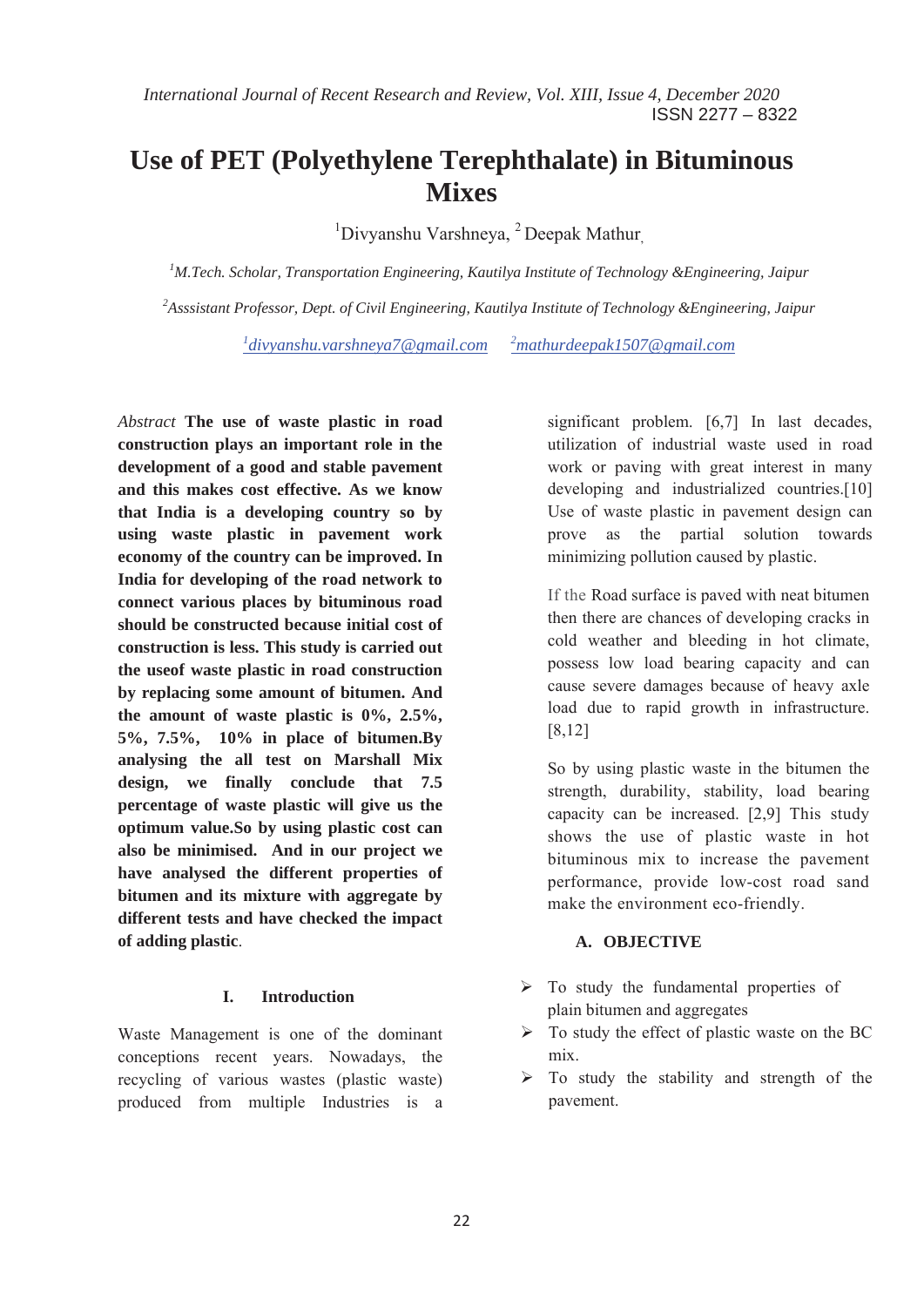- $\triangleright$  The main motive for these experimental studies to conduct the comparative studies of partial replacement of bitumen with 0%, 2.5%, 5%, 7.5%, 10% as an aggregate in flexible pavement.
- $\triangleright$  To study the strength characteristics of plastic waste.

### **B. SCOPE**

- $\triangleright$  The scope of the investigation is to evaluate the performance of flexible pavement by using waste plastic in the bitumen mix.
- $\triangleright$  Develop a technology, which is economical and environmental friendly.

### **II. LITERATURE REVIEW**

- x **G. Vijaya Raju et.al. 2017 [1]** design of Flexible Pavement by using waste Plastic in Bitumen in which bitumen content is used as 4%, 4.5%, 5%, 5.5%, 6% and bitumen content is replaced by 5%, 10%, 15% and 20% of waste plastic. Use of shredded plastic waste materials act as a strong "binding agent" for bitumen making the asphalt last long and this combination of waste plastic along with bitumen induces high strength and increase durability of roads.
- **R.Manju et.al. 2017 [2]** use of Plastic waste in bituminous pavement. The use of plastic waste in bituminous mix enhances the strength of pavement. In this plastic is shredded and then mixed with aggregates at high temperature, after this bitumen is added to this mix. In this the use of bitumen content is reduced by 10% by using plastic waste. The waste plastics used are poly-ethylene, poly-styrene, and polypropylene. The waste plastic is cut into small pieces and coated on the aggregate and mixed with hot bitumen and the resulting mixture is used for pavement construction. This will not only strengthen the pavement but also increases the durability.
- Agrawal et. al. 2017 [3] investigated the use of Plastic Waste in Flexible Pavement Design. The use of plastic waste material is an innovative technology to strengthen the road construction and increase the road life. This

experiment includes the result of various tests conducted on Bitumen, aggregate and Bitumen-aggregate plastic mix.

- x **Brajesh Mishra et.al. 2015[4]** a study on use of Waste Plastic Materials in Flexible Pavements. There are two processes available for mixing of waste plastics in bituminous mix namely dry process and wet process in this study dry process was used for mixes. The Marshall Method of Mix design is used in which 80/100 grade bitumen is used. In this experimental study bitumen contents are taken 4 to 6% by increment of 0.5% by weight of aggregates and the plastic waste was taken as 6%, 8%, 10%, 12%, 14%, and 16% which was replaced to the bitumen content.
- x **Moghaddam and Karim 2012 [5]** indicated that it would be advantageous to use waste material in the asphalt pavement to find an alternative solution to improve the asphalt pavement's service life and also minimize environmental pollution. The study concludes that polyethylene terephthalate (PET) blends have a higher stability value, flow, fatigue life compared to blends without PET.
- Punith and Veeraragavan 2012 [6] studied the actions of asphalt concrete mixtures with recovered polyethylene as an additive. In their investigation, dynamic creep tests (unconfined), indirect tensile tests, resilient modulus tests, and Hamburg wheel track tests were carried out on mixtures of PE (2.5, 5.0, 7.5, and 10% by weight of asphalt) with (80/100) asphalt paving grade and found that the value of rutting potential and temperature could be minimized by the incorporation of PE in the asphalt mixture.

# **III. MATERIALS**

The following materials are used in constructing the road surface courses are:

- 1. Aggregates
- 2. Bitumen

Along with these materials the plastic waste (Polyethylene) is used which considerable reduced the amount of bitumen content.[2-4]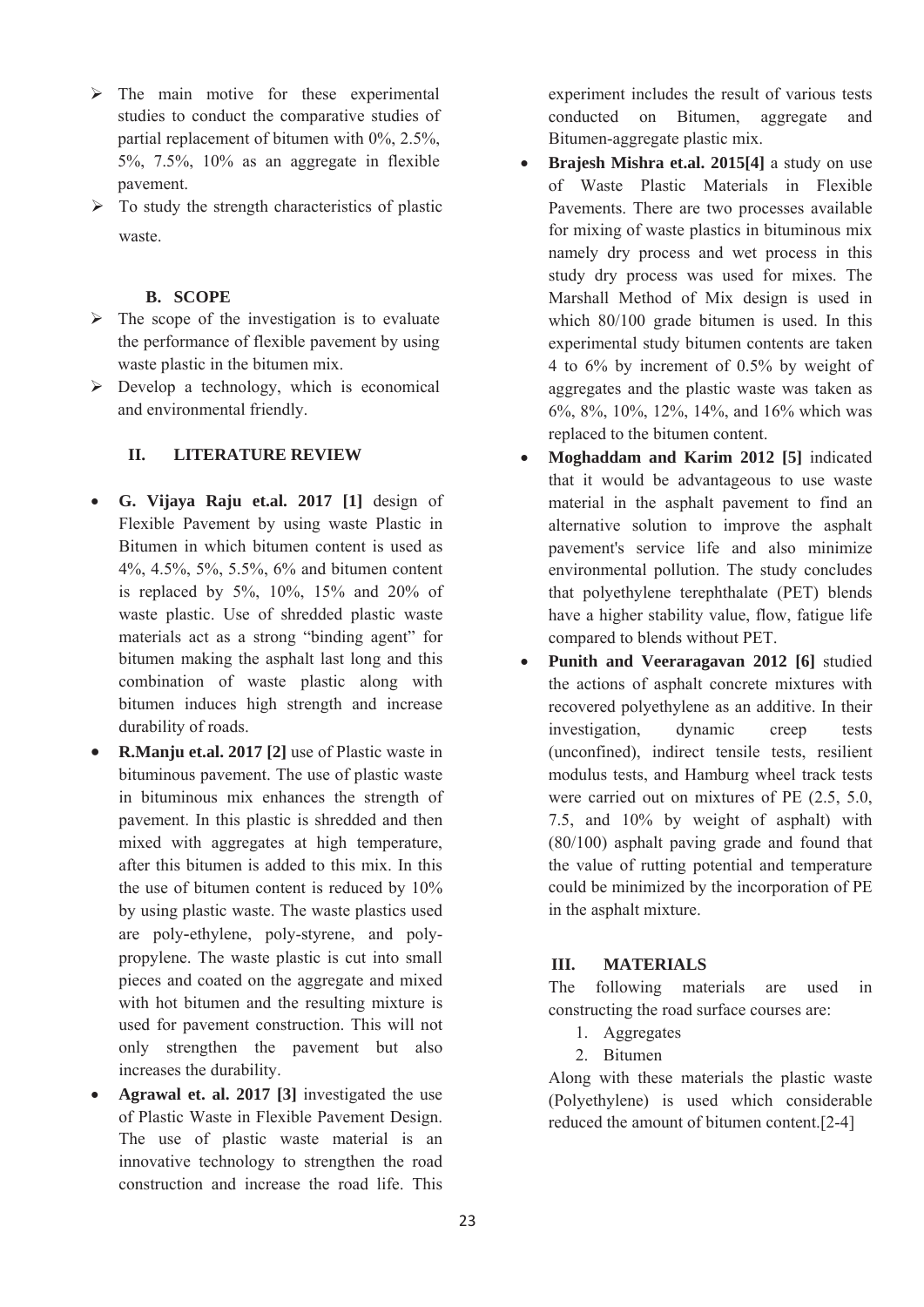To make the impervious compacted mix, bitumen is added in adequate quantity and will have acceptable elastic properties [1-3].

The aggregates are classified as Coarse Aggregate (particles which are retained on 4.75 mm sieve), Fine Aggregate (particles which are passing through 4.75 mm sieve and retained on 75μ sieve) and Fillers (passing through .075 mm sieve) [2-4].

#### **IV. Mixing of plastic**

**Dry process:-**The stone aggregates are heated at  $170^{\circ}$ c temp. and mixed with hot bitumen (160 $^{\circ}$  C) and then the mix is used for road construction [4-8]. When the shredded plastic is coated with aggregate.it improves the quality concerning voids, moisture absorption, and soundness. The coating of the plastic waste decreases the porosity and helps to improve the quality of the aggregate and performance in the flexible pavement.[6,10]

**Wet process: -** In this process the bitumen is heated at temperature of 170°c and then the polymer wastes (plastic waste such as polyethylene and bottles) are mixed with heated bitumen [8-11]. After this the mixed bitumen is stirred properly by strong mechanical stirrer and continuous rotation, then the plastic waste is blended with bitumen and after this the blended bitumen mix is cool up to 120°c and mixed with aggregates and laid on the land surface[5,6]. This is the method in which the limitations of dry process can be overcome, if the heat losses and temperatures are controlled effectively then tis process is effective in the sense of minimizing the production time and productivity can be improved. In our project wet process is used [8-11].

#### **Test Results on Aggregates and Bitumen:-**

**Table No. 1** Test on Aggregates

| S.<br>N <sub>0</sub> | <b>TESTS</b>                      | <b>RESULTS</b>              |
|----------------------|-----------------------------------|-----------------------------|
|                      | Aggregate Impact Value            | 20.5%                       |
| $\overline{2}$ .     | <b>Aggregate Crushing Value</b>   | 26%                         |
| 3.                   | <b>Cleanliness Test</b>           | $\mathcal{D}_{\mathcal{L}}$ |
|                      | Flakiness and Elongation<br>Index | 29%                         |
| 5.                   | <b>Stripping Test</b>             | 97%                         |
|                      | Water Absorption                  | 0.46%                       |

**Table No. 2** Penetration Test Results on Bitumen

| PET Content (%)  | Penetration (1/10 mm) |
|------------------|-----------------------|
| 0 (Pure Bitumen) | 69                    |
| 2.5              | 60                    |
|                  | 40                    |
| 7.5              | 21                    |
|                  | 19                    |

**Table No. 3** Ductility Test Results on Bitumen

| PET Content (%)  | Ductility (cm) |
|------------------|----------------|
| 0 (Pure Bitumen) | 100            |
| 2.5              | 31             |
|                  | 28             |
| 7.5              | 18             |
|                  |                |

**Table No. 4** Softening Point Test Results on Bitumen

| PET Content (%)  | <b>Softening Point</b><br>$(^{\circ}C)$ |
|------------------|-----------------------------------------|
| 0 (Pure Bitumen) | 51                                      |
| 2.5              | 52                                      |
|                  | 61                                      |
| 7.5              | 69                                      |
|                  |                                         |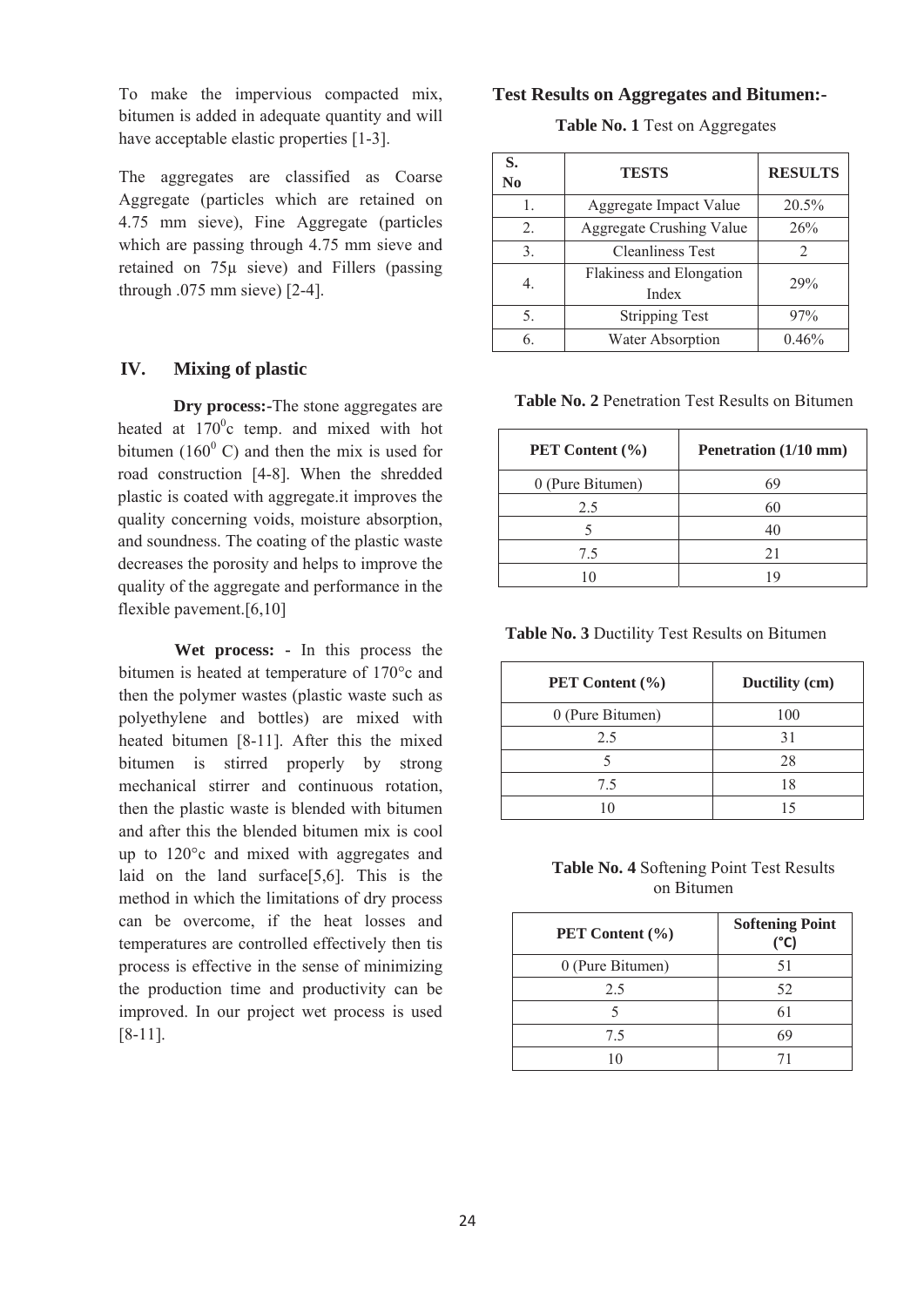| <b>PET</b> Content $(\% )$ | <b>Specific Gravity</b> |
|----------------------------|-------------------------|
| 0 (Pure Bitumen)           | 1.036                   |
| 2.5                        | 1.031                   |
|                            | 1.028                   |
| 75                         | 1.024                   |
|                            | 1.018                   |

## **Table No. 5** Specific Gravity test Results on Bitumen

**Table No. 6** Flash and Fire Point Test Results on Bitumen

| PET Content (%)  | Flash Point (°C) | <b>Fire Point</b><br>$({}^{\circ}{\bf C})$ |
|------------------|------------------|--------------------------------------------|
| 0 (Pure Bitumen) | 290              | 340                                        |
| 2.5              | 295              | 340                                        |
|                  | 325              | 350                                        |
| 75               | 335              | 350                                        |
|                  | 295              | 310                                        |

# **I. MARSHALL MIX DESIGN**

Grading of aggregate should be done before mix design. For this purpose sieve analysis of aggregates have been done having size 19mm,13.2 mm,4.75 mm, 2.36 mm, 1.18 mm, 300um, 75 microns, and stone dust. Grading requirement of BC for this study should satisfy the MORTH.The aggregate gradation should be in the desired limits and within the desired limit as per MORTH table 500-7 for bitumen content of Grade 2.

| Table No. 7 Material Requirement for One Sample as per Gradation |                 |            |                 |  |  |  |
|------------------------------------------------------------------|-----------------|------------|-----------------|--|--|--|
| $20 \text{ mm}$                                                  | $10 \text{ mm}$ | Stone Dust | <b>Obtained</b> |  |  |  |

| Sieve size (mm) | $20 \text{ mm}$<br>$(30\%)$ | $10 \text{ mm}$<br>$(30\%)$ | <b>Stone Dust</b><br>$(40\%)$ | <b>Obtained</b><br><b>Gradation</b> | <b>Desired Gradation</b> |
|-----------------|-----------------------------|-----------------------------|-------------------------------|-------------------------------------|--------------------------|
| 19              | 30                          | 30                          | 40                            | 100                                 | 100                      |
| 13.2            | 27.88                       | 27.15                       | 40                            | 95.03                               | 79-100                   |
| 9.5             | 7.4                         | 24.65                       | 40                            | 72.05                               | 70-88                    |
| 4.75            | 1.07                        | 17.31                       | 36.23                         | 54.61                               | 53-71                    |
| 2.36            | $\theta$                    | 14.07                       | 29.68                         | 43.75                               | $42 - 58$                |
| 1.18            | $\theta$                    | 11.53                       | 23.92                         | 35.45                               | 34-48                    |
| 0.6             | $\theta$                    | 10.44                       | 17.62                         | 28.06                               | 26-38                    |
| 0.3             | $\theta$                    | 6.87                        | 12.22                         | 19.09                               | 18-28                    |
| 0.15            | $\theta$                    | 4.61                        | 8.7                           | 13.31                               | $12 - 20$                |
| 0.075           | $\Omega$                    | 2.14                        | 3.04                          | 5.18                                | $4 - 10$                 |

**Table No. 8 Unit Weight results for mixes with pure and PET modified Bituminous Concrete**

|                                 | Unit Weight $(kg/m3)$ |          |               |                 |                |  |
|---------------------------------|-----------------------|----------|---------------|-----------------|----------------|--|
| <b>Binder Content</b><br>$(\%)$ | <b>Pure Bitumen</b>   | 2.5% PET | <b>5% PET</b> | <b>7.5% PET</b> | <b>10% PET</b> |  |
|                                 | 2290.23               | 2249.72  | 2209.54       | 2209.04         | 2219.04        |  |
| 5.5                             | 2299.45               | 2290.31  | 2220.49       | 2229.71         | 2228.97        |  |
| 6                               | 2309.67               | 2319.64  | 2259.71       | 2259.82         | 2249           |  |
| 6.5                             | 2339.38               | 2330.18  | 2290.84       | 2279.67         | 2249.56        |  |
|                                 | 2359.64               | 2359.12  | 2309.32       | 2290.84         | 2258.93        |  |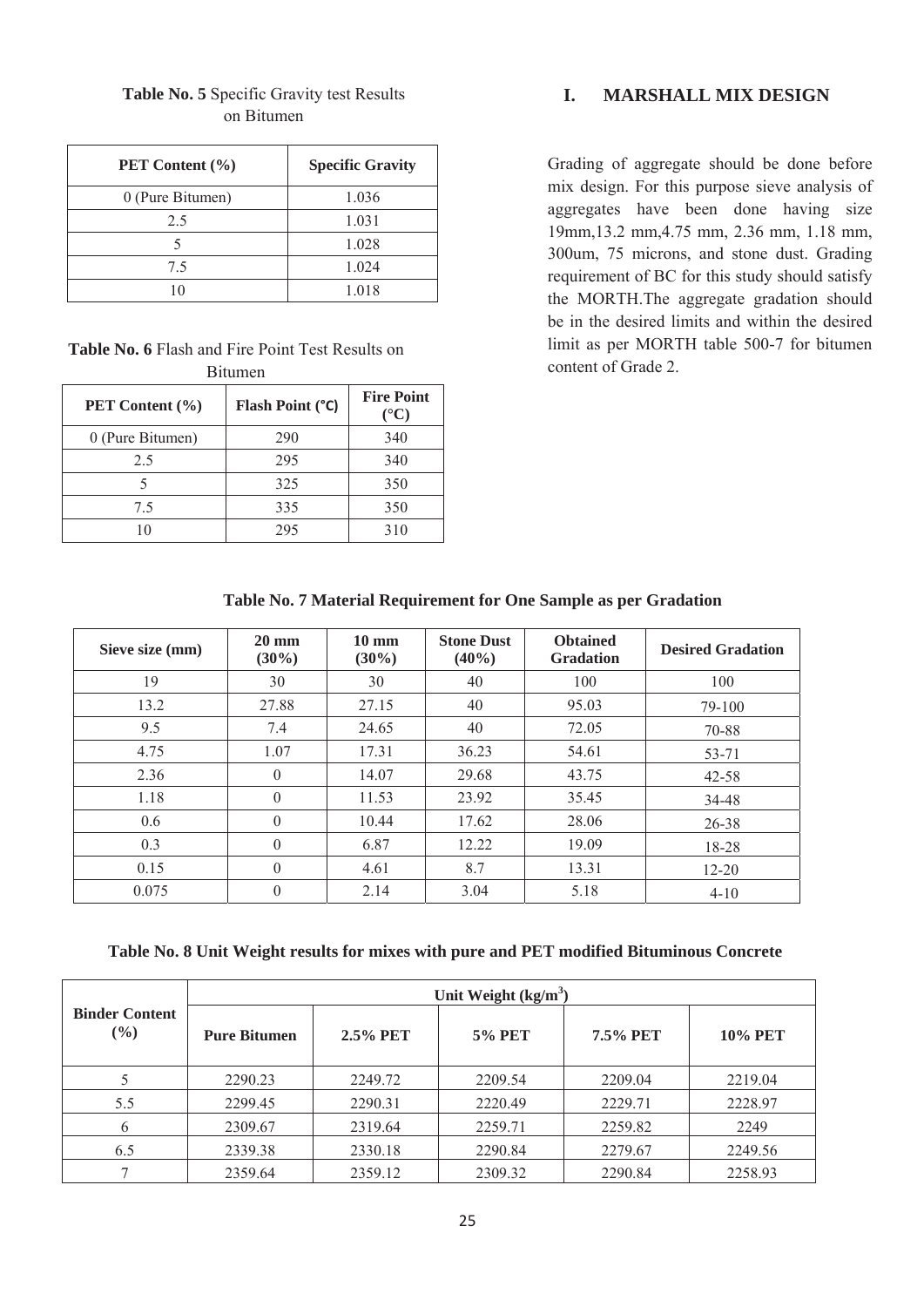| <b>Binder Content</b> | <b>Marshall Stability (kg)</b> |                 |               |          |                |  |
|-----------------------|--------------------------------|-----------------|---------------|----------|----------------|--|
| (%)                   | <b>Pure Bitumen</b>            | <b>2.5% PET</b> | <b>5% PET</b> | 7.5% PET | <b>10% PET</b> |  |
|                       | 479                            | 658             | 871           | 806      | 501            |  |
| 5.5                   | 462                            | 749             | 945           | 807      | 733            |  |
| 6                     | 671                            | 852             | 823           | 1060     | 882            |  |
| 6.5                   | 894                            | 939             | 1046          | 1098     | 1055           |  |
|                       | 826                            | 665             | 1002          | 865      | 992            |  |

# **Table No. 9 Marshall Stability values for mixes with pure and PET modified Bituminous Concrete**

### **Table No. 11 Marshall Flow values for mixes with pure and PET modified Bituminous Concrete**

| <b>Binder Content</b> | Flow Value $(1/10$ mm) |          |               |          |                |
|-----------------------|------------------------|----------|---------------|----------|----------------|
| $(\%)$                | <b>Pure Bitumen</b>    | 2.5% PET | <b>5% PET</b> | 7.5% PET | <b>10% PET</b> |
|                       | 10.6                   | 12       | 14            | 14.6     | 14.6           |
| 5.5                   | 12                     | 16       | 19            | 21.6     |                |
|                       |                        | 17.6     |               | 19       | 14.3           |
| 6.5                   | 15.6                   | 18.6     | 18.6          | 21.6     | 15             |
|                       | 11.6                   | 16.9     | 14.5          | 22.6     | 16.6           |

### Table No. 12 Voids (V<sub>a</sub>) Results for mixes with Pure and PET modified Bitumen

| <b>Binder Content</b><br>$(\%)$ | Air Void $(\% )$    |             |               |          |                |  |
|---------------------------------|---------------------|-------------|---------------|----------|----------------|--|
|                                 | <b>Pure Bitumen</b> | $2.5\%$ PET | <b>5% PET</b> | 7.5% PET | <b>10% PET</b> |  |
|                                 | 6.63                | 8.64        | 11            | 10.26    | 10.94          |  |
| 5.5                             | 5.45                | 6.25        | 9.86          | 9.08     | 10.18          |  |
| 6                               | 4.25                | 4.23        | 7.86          | 7.1      | 8.64           |  |
| 6.5                             | 2.6                 | 3.02        | 5.86          | 5.49     | 7.89           |  |
|                                 | 0.94                | 1.36        | 4.25          | 4.28     | 6.71           |  |

# **Table 13 Void Mineral Aggregate (VMA) Results for mixes with Pure and PET modified Bitumen**

| <b>Binder Content</b><br>$(\%)$ | VMA $(%)$           |          |               |          |                |  |
|---------------------------------|---------------------|----------|---------------|----------|----------------|--|
|                                 | <b>Pure Bitumen</b> | 2.5% PET | <b>5% PET</b> | 7.5% PET | <b>10% PET</b> |  |
|                                 | 17.14               | 18.59    | 20.03         | 20.01    | 19.68          |  |
| 5.5                             | 17.21               | 17.57    | 20.1          | 19.74    | 19.73          |  |
| $\mathfrak b$                   | 17.29               | 16.93    | 19.08         | 19.08    | 19.43          |  |
| 6.5                             | 16.65               | 17.01    | 18.79         | 18.79    | 19.86          |  |
|                                 | 16.39               | 16.39    | 18.87         | 18.87    | 19.93          |  |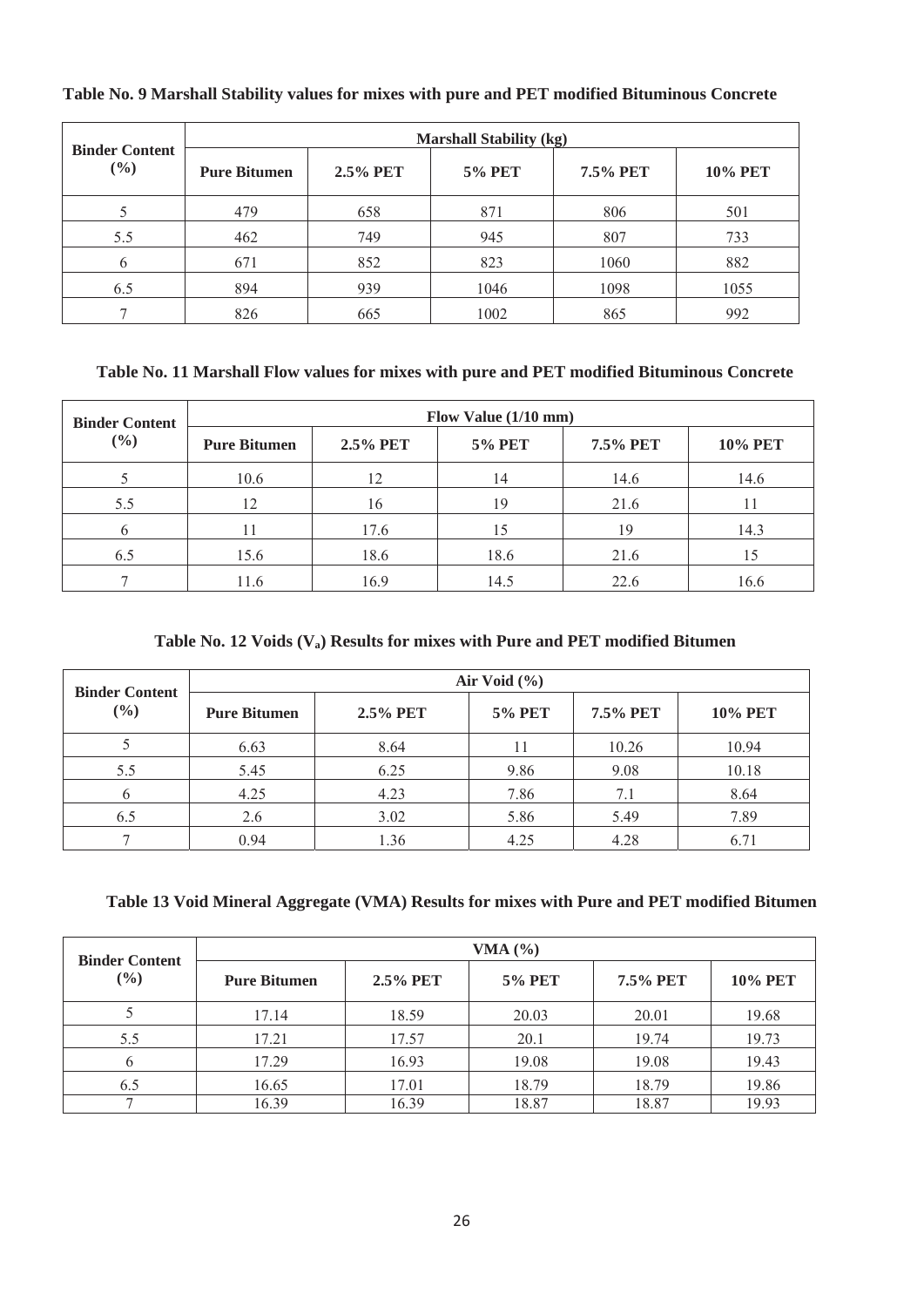| Binder Content $(\% )$ | VFA (%)             |          |               |          |                |  |
|------------------------|---------------------|----------|---------------|----------|----------------|--|
|                        | <b>Pure Bitumen</b> | 2.5% PET | <b>5% PET</b> | 7.5% PET | <b>10% PET</b> |  |
|                        | 61.78               | 53.91    | 45.46         | 49.12    | 44.74          |  |
| 5.5                    | 68.83               | 64.9     | 51.34         | 55.2     | 48.75          |  |
|                        | 75.96               | 75.56    | 59.21         | 63.22    | 55.92          |  |
| 6.5                    | 85                  | 82.83    | 68.68         | 70.69    | 60.67          |  |
|                        | 94.94               | 92.37    | 77.12         | 76.88    | 66.77          |  |

**Table 14 Void Filled with Aggregate (VFA) Results for mixes with Pure and PET modified Bitumen** 



**Figure 1 Variation of Penetration value with PET Content** 



**Figure 2 Variation of Ductility value with PET Content**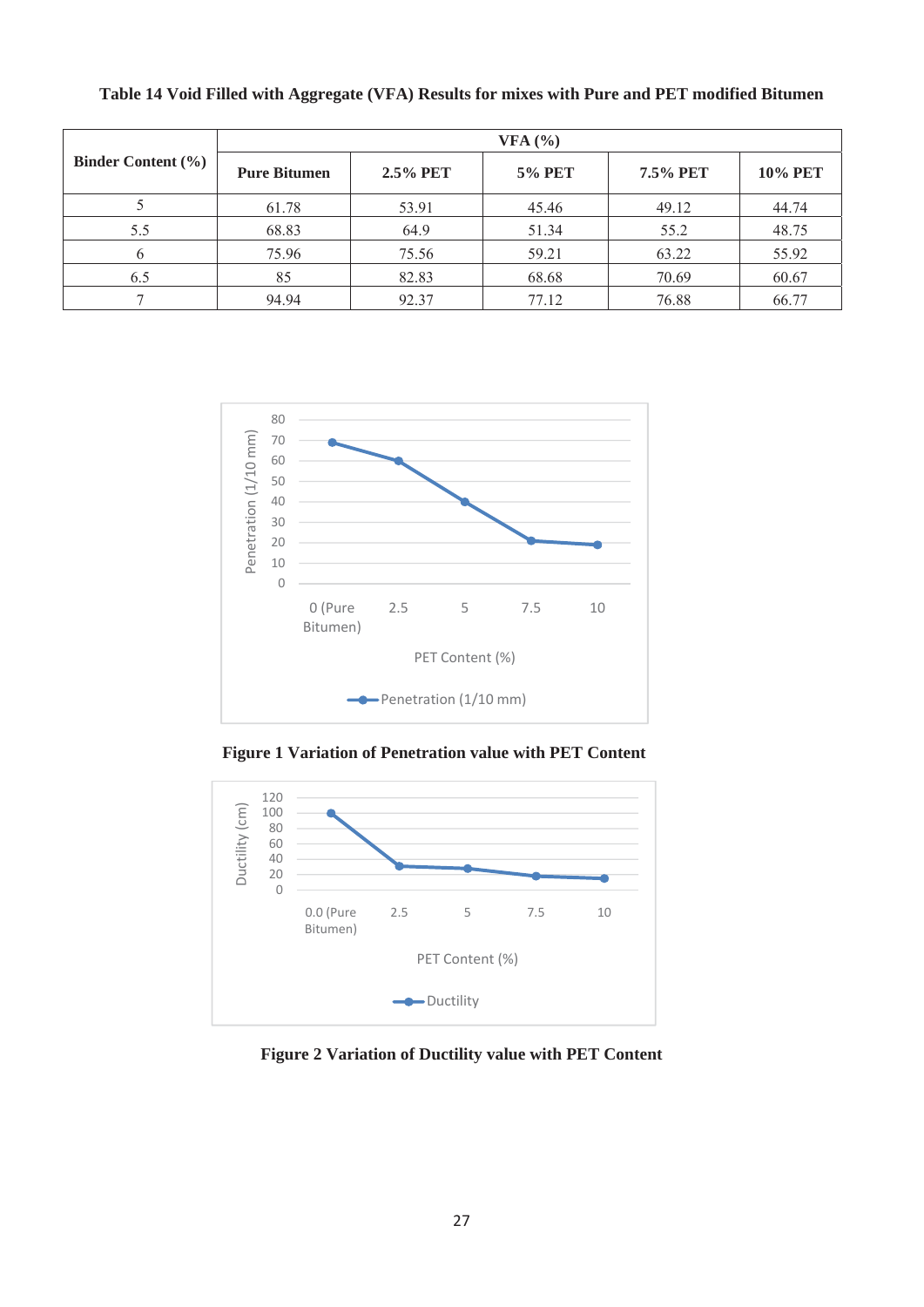

**Figure 3 Variation of Softening Point with PET Content** 



**Figure 4 Variation of Specific Gravity with PET Content** 

![](_page_6_Figure_4.jpeg)

**Figure 5 Variations of Flash and Fire Point with PET Content**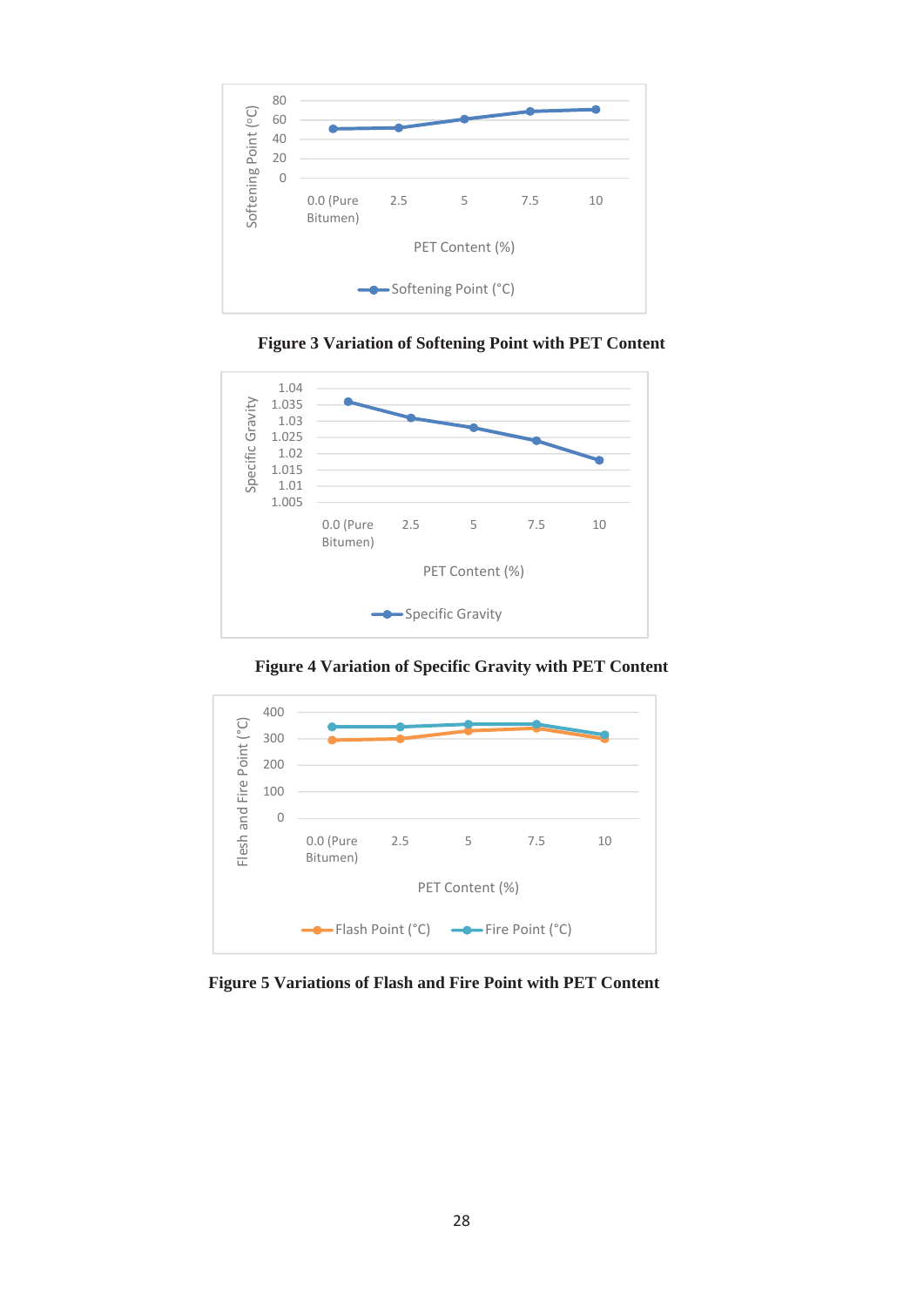![](_page_7_Figure_0.jpeg)

**Figure 6 Variations of Unit Weight Point with Pure and modified PET Bituminous Concrete**

![](_page_7_Figure_2.jpeg)

**Figure 7 Variations of Marshall Stability with Pure and modified PET Bituminous Concrete**

![](_page_7_Figure_4.jpeg)

**Figure 8 Variations of Flow Value with Pure and modified PET Bituminous Concrete**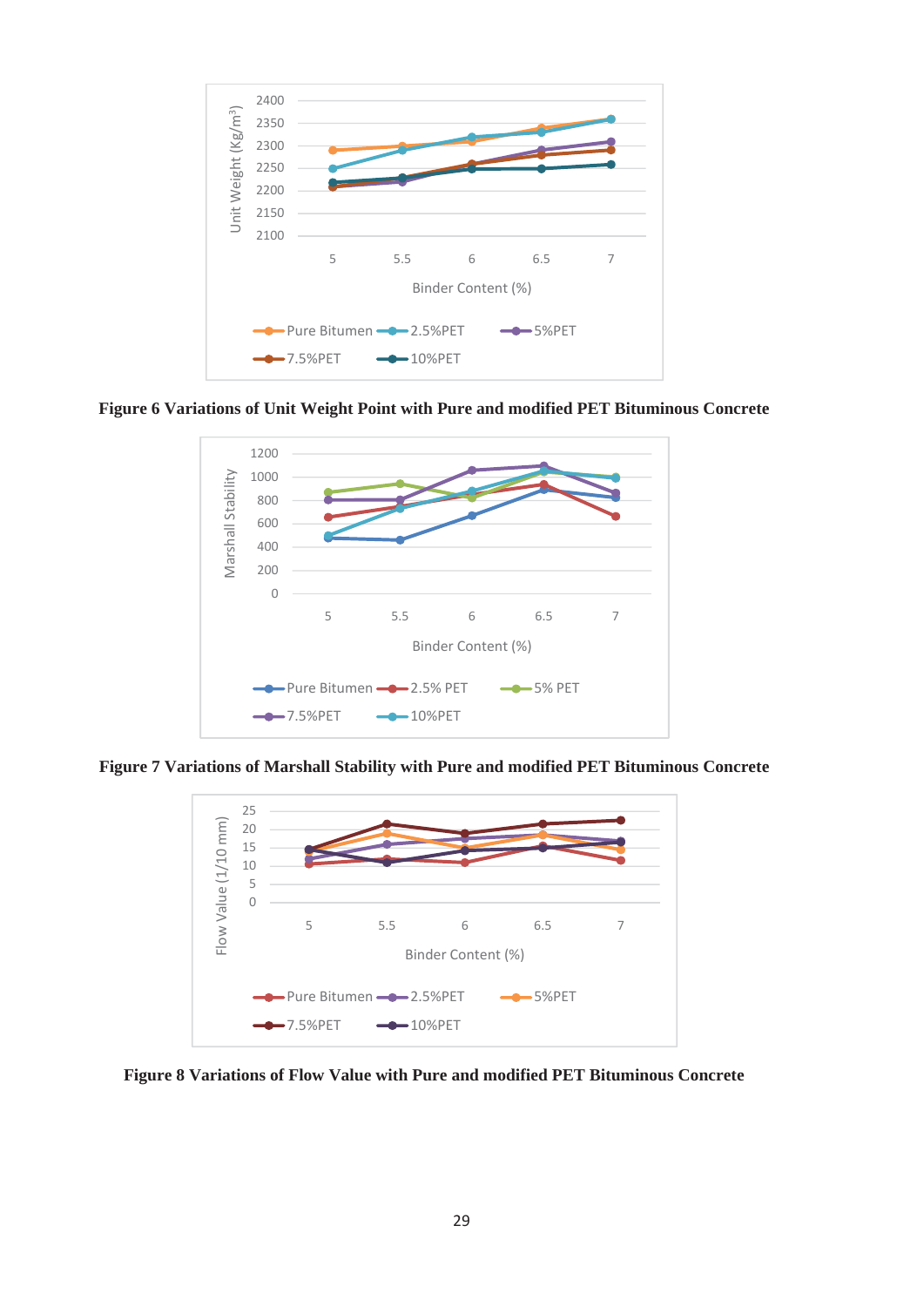![](_page_8_Figure_0.jpeg)

**Figure 9 Variations of Air Voids with Pure and modified PET Bituminous Concrete**

![](_page_8_Figure_2.jpeg)

**Figure 10 Variations of Voids in Mineral Aggregate with Pure and modified PET Bituminous Concrete**

![](_page_8_Figure_4.jpeg)

**Figure 11 Variations of Voids filled with Aggregate with Pure and modified PET Bituminous Concrete**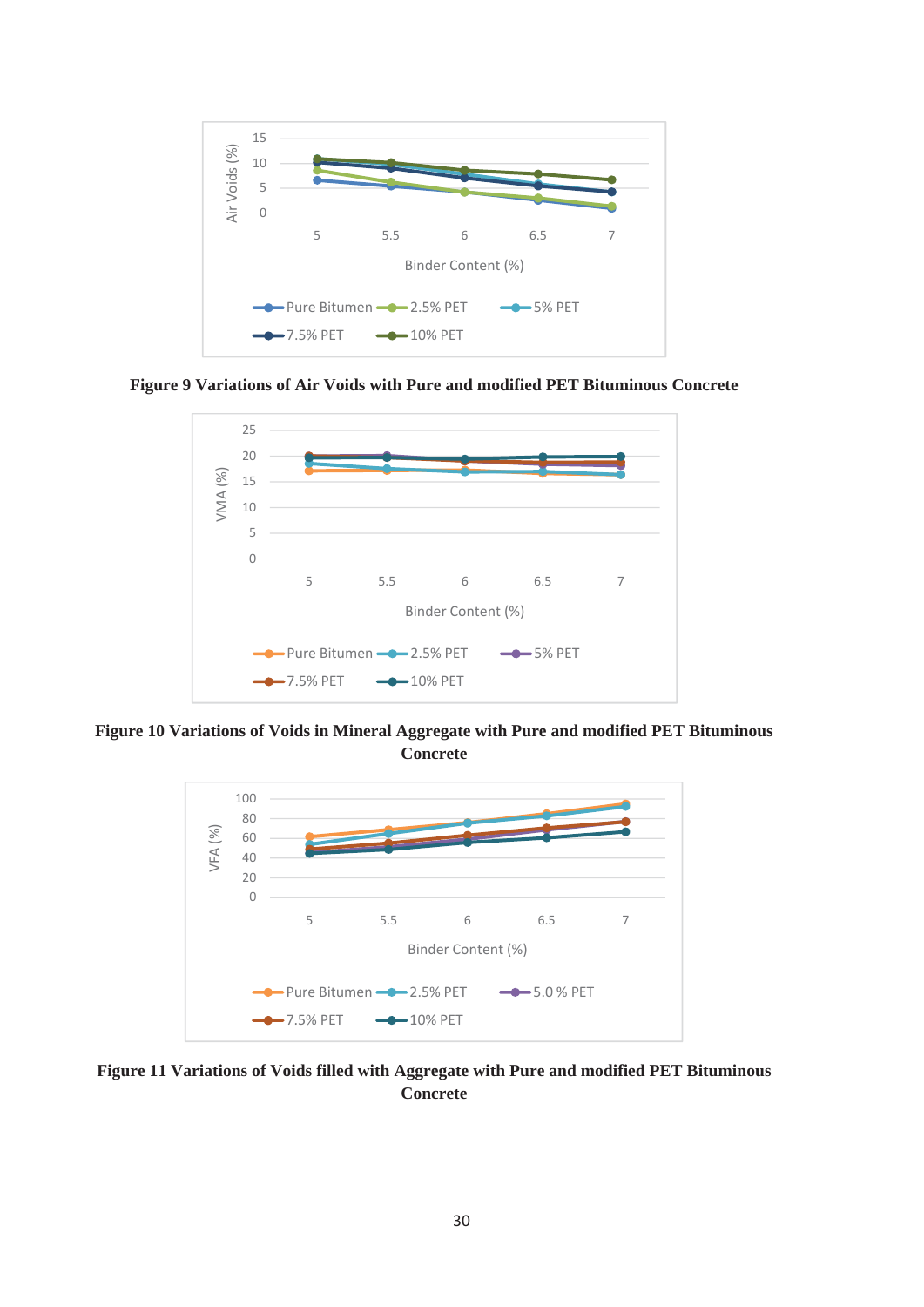### **II. CONCLUSIONS**

- The penetration of the modified PET binder decreases with an increase in the PET content of the bitumen. It is observed that the addition of 7.5 per cent of PET in bitumen results in a decrease of more than 70 per cent in penetration relative to pure bitumen.
- The ductility of the modified PET binder decreases dramatically with the increase in the inclusion of PET in bitumen. The experimental investigation reveals that the ductility value decreased by more than 83 per cent in the case of 7.5 per cent PET in bitumen compared to that of pure bitumen.
- The softening point increases with the rise in bitumen PET content. Softening rises by around 36 per cent compared to virgin bitumen in the case of 7.5 per cent waste plastic material.
- Specific gravity of modified binders are almost identical to pure bitumen binders.
- The stability of the compacted mixtures increases dramatically with an improvement in the PET content of bitumen up to 7.5 per cent and a decrease in the stability at PET content of 10 per cent. The optimum PET content can therefore be taken as 7.5 per cent.
- It is noticed from the stability test of Marshall Specimens that the Marshall Stability improves by around 19 percent at 7.5 percent PET versus 5.5 percent binder content. This means that by adding 7.5 percent PET without altering any other mix ingredient, high strength bituminous mixes can be made.
- With an increase in PET content of up to 7.5 percent in the mix, the flow values obtained in the Marshall tests indicate an increasing trend. It has been found that the impact of PET on density, air void (Va),

mineral aggregate void (VMA) and asphaltfilled void (VFA) is not important.

- From close observations of the curves of Marshall Characteristic (viz. Stability Vs Binder content, Flow Vs Binder Content, Unit Weight Vs Binder Content, %V<sub>a</sub> Vs Binder Content percent, %VMA Vs Binder Content and %VFB Vs Binder Content) for modified binder, the patterns and shapes are very similar to those of pure bitumen mixes. This means that the optimal amount of modified binder could be calculated according to the same Marshall Mix Specification and criteria.
- PET's unit cost is around 30 percent lower than that of pure bitumen. Therefore, for road building and maintenance work, the use of PET (7.5% bitumen by weight) with bitumen may be economically viable.

# **III. FUTURE SCOPE**

- Government agencies like City Corporations should come up with at least one comprehensive project of processing waste plastics and constructing roads using the PET modified bituminous mix.
- The models of collection of plastic wastes by the Bangalore City Corporation be followed by City Corporations of India. Private sector may be involved in the collection process.
- Initiatives need to be taken to improve the locally fabricated equipment and machinery for shredding and blending of waste plastics. The private sector should be encouraged and involved Government may provide necessary financial incentives.
- To ensure the use of specified waste plastics in road works with proper specification road agencies along with academic institutions should develop Standard Test Procedures and set up